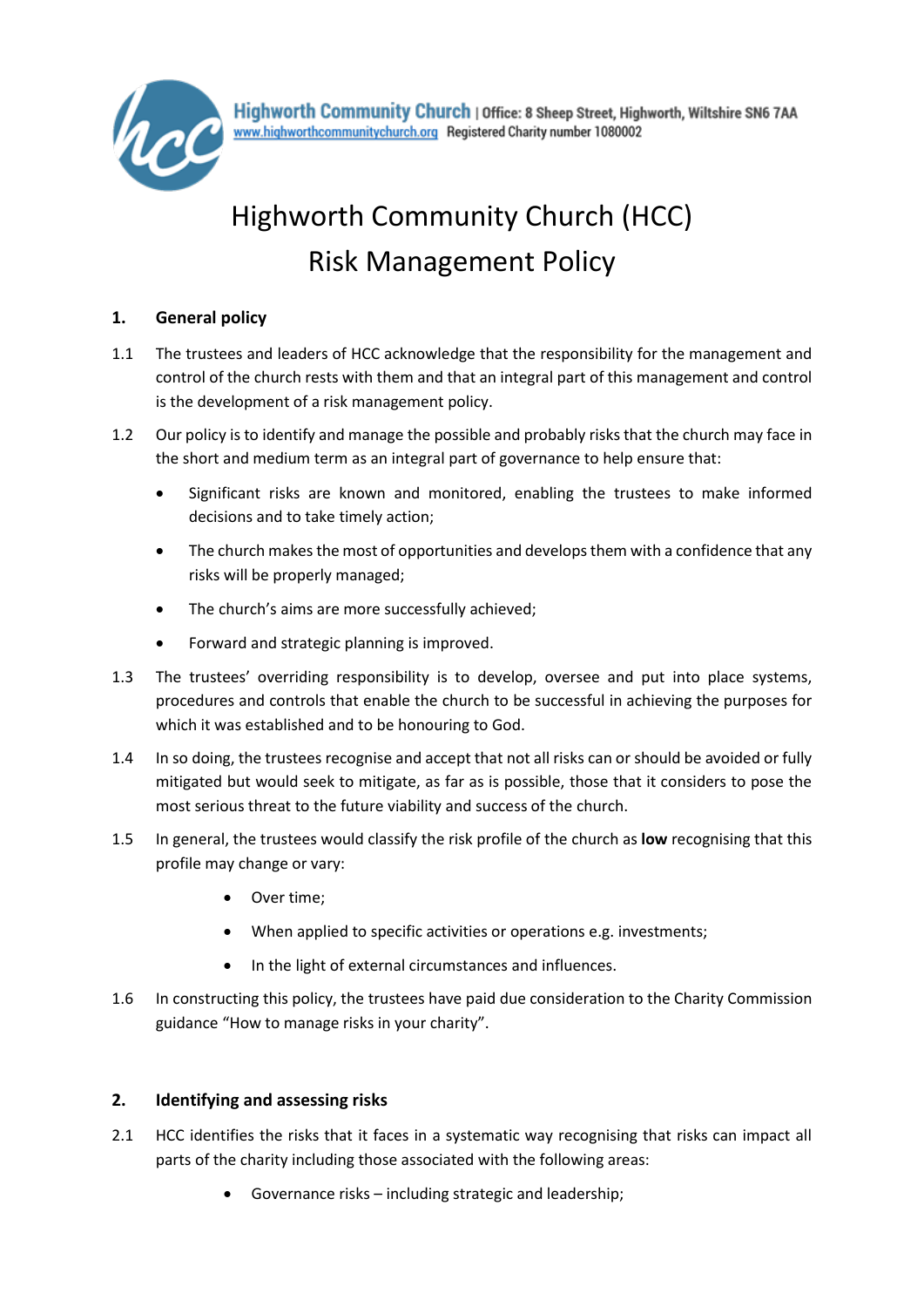- Operational risks including children, vulnerable adults, outreach, residential, workplace (ie the Bridge), fire, manual handling on setup and pack down activities for Sunday worship;
- Financial risks;
- External risks;
- Compliance with the law and other regulations.
- 2.2 Once identified, each area of risk is then formally assessed considering both the seriousness of the risk and the likelihood that, without any action, the risk is likely to occur. A combination of the two factors identifies the most serious risks faced by the church.
- 2.3 The trustees accept that risk assessment is not an exact process and that a degree of subjectivity will have to be applied when assessing both the seriousness and the likelihood of any risk.
- 2.4 The operating environment and the associated risks faced by the church will change over time. As a result, the identification and the assessment of risk will be reconsidered if:
	- Circumstances change that are considered to impact the ability of the church to achieve its goals;
	- Legislation or other regulations are introduced or amended such that they impact the successful operation of the church;
	- There are significant changes in the church's key personnel.
- 2.5 In the event that nothing occurs to cause risks to re-assessed, a review of all risks will take place on an **annual** basis.
- 2.6 Controls that are designed to mitigate financial risks are reviewed by the trustees on an **annual**  basis.

### **3. Managing the identified risks**

- 3.1 Once identified and assessed, the trustees will determine how to manage each risk, either by:
	- Seeking to avoid the risk altogether, which may mean the church scales back, or even stops altogether, its work in certain areas;
	- Accepting the risk, understanding that not all risks can or should be avoided;
	- Transferring the risk or its impact to a third party. The most recognised form of risk transference is through the use of insurance. However, in some situations, the trustees may consider the outsourcing of certain activities to more specialist providers;
	- Seeking to mitigate or control the risk (see 3.2).
- 3.2 In cases where the trustees seek to control the risks, actions taken may include:
	- Changes to operating practices or procedures;
	- The introduction or implementation of new systems or processes;
	- Amending the role of volunteers and staff, even removing them altogether in extreme cases.